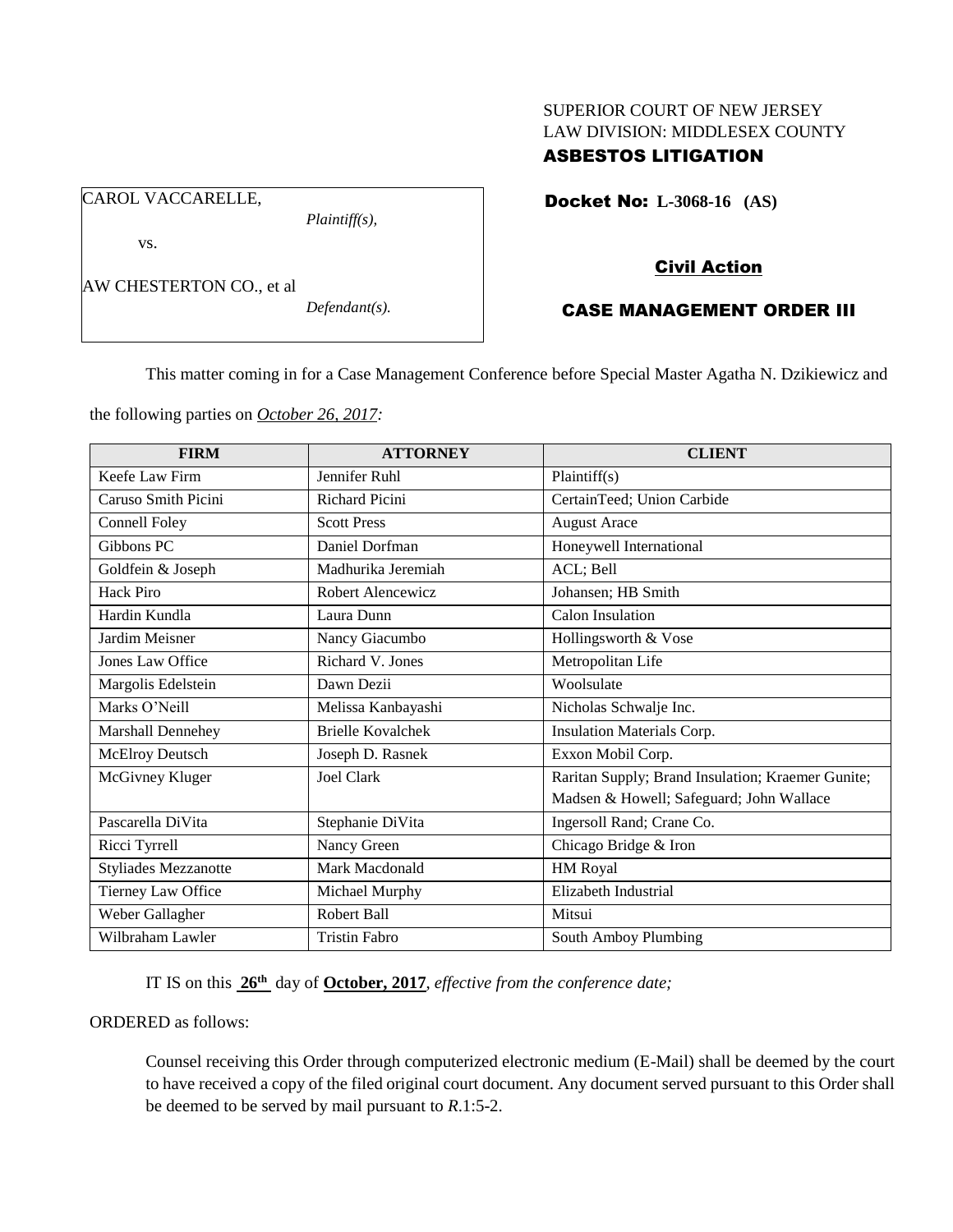### **DISCOVERY**

| November 8, 2017        | Plaintiff shall serve answers to standard interrogatories, provide the information required by<br>paragraph VII.B.1.a. of the General Order, and shall advise defendants whether the plaintiff<br>is available for deposition and, if not, the reasons therefore by this date. |
|-------------------------|--------------------------------------------------------------------------------------------------------------------------------------------------------------------------------------------------------------------------------------------------------------------------------|
| November 8, 2017        | Plaintiff shall serve answers to wrongful death interrogatories by this date.                                                                                                                                                                                                  |
| November 22, 2017       | Defendants shall serve answers to standard interrogatories by this date.                                                                                                                                                                                                       |
| December 8, 2017        | Plaintiff shall propound supplemental interrogatories and document requests by this date.                                                                                                                                                                                      |
| January 22, 2018        | Defendants shall serve answers to supplemental interrogatories and document requests by this<br>date.                                                                                                                                                                          |
| December 8, 2017        | Defendants shall propound supplemental interrogatories and document requests by this date.                                                                                                                                                                                     |
| <b>January 22, 2018</b> | Plaintiff shall serve answers to supplemental interrogatories and document requests by this<br>date.                                                                                                                                                                           |
| March 30, 2018          | Fact discovery, including depositions, shall be completed by this date. Plaintiff's counsel shall<br>contact the Special Master within one week of this deadline if all fact discovery is not<br>completed.                                                                    |
| April 30, 2018          | Depositions of corporate representatives shall be completed by this date.                                                                                                                                                                                                      |

#### **EARLY SETTLEMENT**

May 11, 2018 Settlement demands shall be served on all counsel and the Special Master by this date.

#### **SUMMARY JUDGMENT MOTION PRACTICE**

| May 11, 2018  | Plaintiff's counsel shall advise, in writing, of intent not to oppose motions by this date. |
|---------------|---------------------------------------------------------------------------------------------|
| May 25, 2018  | Summary judgment motions shall be filed no later than this date.                            |
| June 22, 2018 | Last return date for summary judgment motions.                                              |

### **MEDICAL DEFENSE**

- November 8, 2017 Plaintiff shall serve executed medical authorizations by this date.
- April 30, 2018 Plaintiff shall serve medical expert reports by this date.
- April 30, 2018 Upon request by defense counsel, plaintiff is to arrange for the transfer of pathology specimens and x-rays, if any, by this date.
- July 31, 2018 Defendants shall identify its medical experts and serve medical reports, if any, by this date. **In addition, defendants shall notify plaintiff's counsel (as well as all counsel of record) of a joinder in an expert medical defense by this date.**

 $\_$  ,  $\_$  ,  $\_$  ,  $\_$  ,  $\_$  ,  $\_$  ,  $\_$  ,  $\_$  ,  $\_$  ,  $\_$  ,  $\_$  ,  $\_$  ,  $\_$  ,  $\_$  ,  $\_$  ,  $\_$  ,  $\_$  ,  $\_$  ,  $\_$  ,  $\_$  ,  $\_$  ,  $\_$  ,  $\_$  ,  $\_$  ,  $\_$  ,  $\_$  ,  $\_$  ,  $\_$  ,  $\_$  ,  $\_$  ,  $\_$  ,  $\_$  ,  $\_$  ,  $\_$  ,  $\_$  ,  $\_$  ,  $\_$  ,